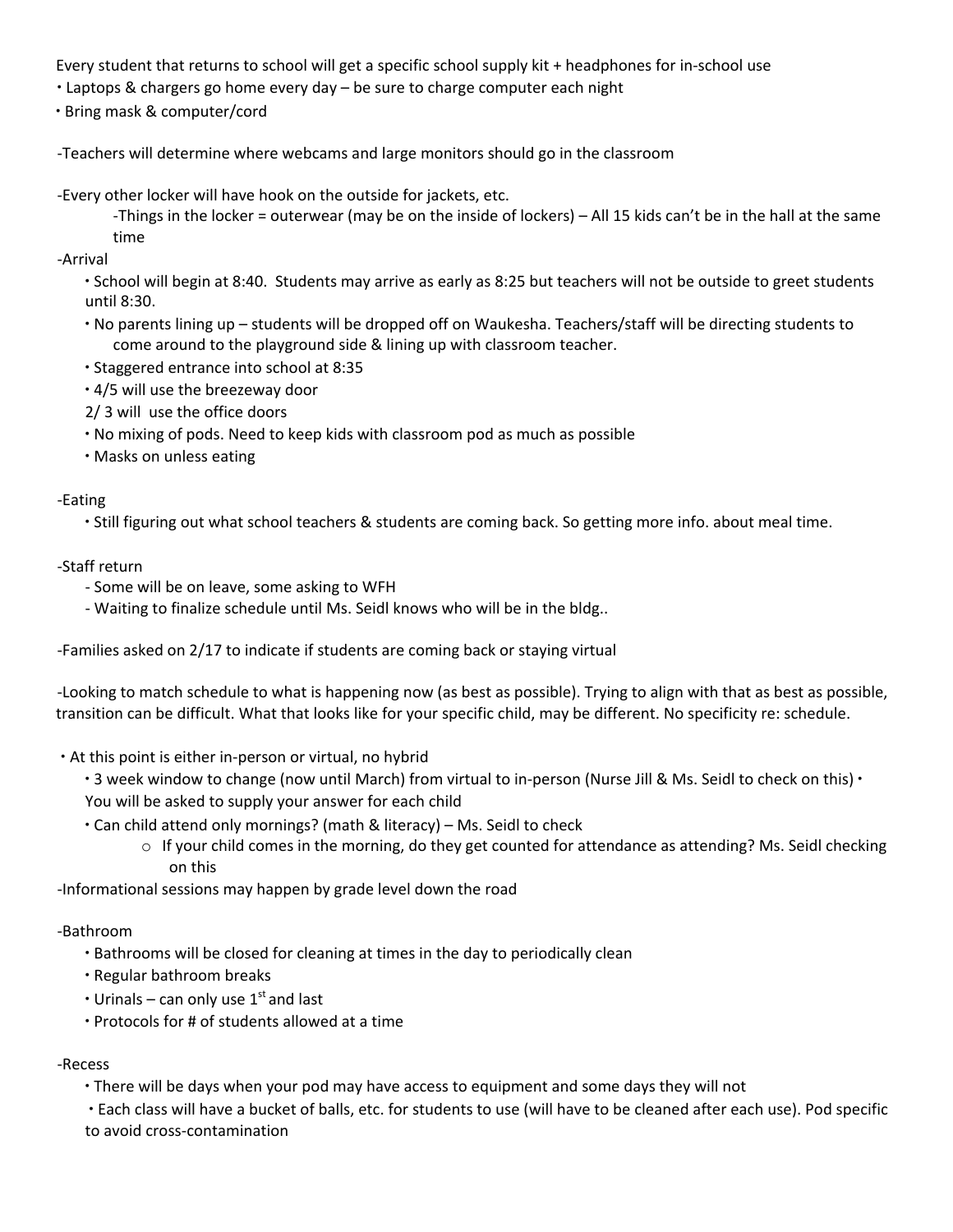- ∙ When students go out to recess, right now at district admin level, it's being discussed whether students will wear masks. MSCR did not do this, Verona does, other districts do/don't. Waiting for district wide decision before VHE decision.
- If students are given the OK to go out w/out masks, they will place their mask in the paper bag that is attached to their specific desk. Stay tuned for further updates.
- ∙ Maybe only be able to have 4 pods outside at once so recess schedule will be determined
- -1 classroom & 1 staff in the classroom
	- ∙ Need to make sure that staff has 30 min. planning time & 30 min. lunch
	- 2<sup>nd</sup> person is to support those breaks, student restroom/nurse visit trip

#### -Hallways

- ∙ Clearly labeled with arrows (stay to the right whichever direction you're going)
- ∙ Students will need to stay off of the blue tiles in the halls (allowing for 6' between them)
- ∙ (Dismissal) "Now is the time for Ms. Robbins' room to dismiss. 5 minutes to do so…." Dismissed to Waukesha to meet the person who is walking them home. Similar to how staff will be spread out along Waukesha, it'll be like this.

#### -Bussing

- ∙ If you were eligible for bussing before COVID, you'll be eligible still
- ∙ If you were outside of bussing radius (1.5 miles?) before but walked to bus stop, you were able to ride. That will not be permissible now

#### -Hand sanitizer

∙ Not gel based but high alcohol – reach out to Nurse Jill if your child has sensitivity and has questions about the ability to use spray sanitizer vs. liquid

## -Masks

- ∙ Right now cloth masks are OK
- ∙ Looking into double-masking and surgical masks
- ∙ Disposable / paper mask that is double or cloth mask. No mesh, see-through masks (light cannot be shown through)

## -Pick-Up time

∙ Staggered pick up times b/c if everyone is picking up at Waukesha, we face a potential traffic nightmare ∙ Need to know how many people are coming back before Ms. Seidl can say dismissal times

## -OK to send lotion for student use during the day?

∙ Nurse Jill will ask. Be cautious/sensitive to scents, but she will check (as long as kids are still washing/sanitizing hands)

## -MISC. questions

∙ Will Kindergarteners be able to move around? Students will not be gathered. There may be a movement break (recess time), walk down the hall to the gym and back. They will not work in close proximity with each other. There will be a marked off space near/around their desks. They will have to ask to use the pencil sharpener, etc.

- ∙ Can a child wear latex gloves and wash/wear those instead of washing hands. No, need high quality, frequent washing and hand sanitizer
- ∙ Use of Hamilton as another facility if we had students go over there, we'd have to have them come back as middle schoolers return. Also, Hamilton uses tables vs. desks – so we can get more kids in a room w/ desks. Will be using cafeteria for staff lunch (to allow for 6' space). Some staff may have separate space at Hamilton (such as Ms. Hyman).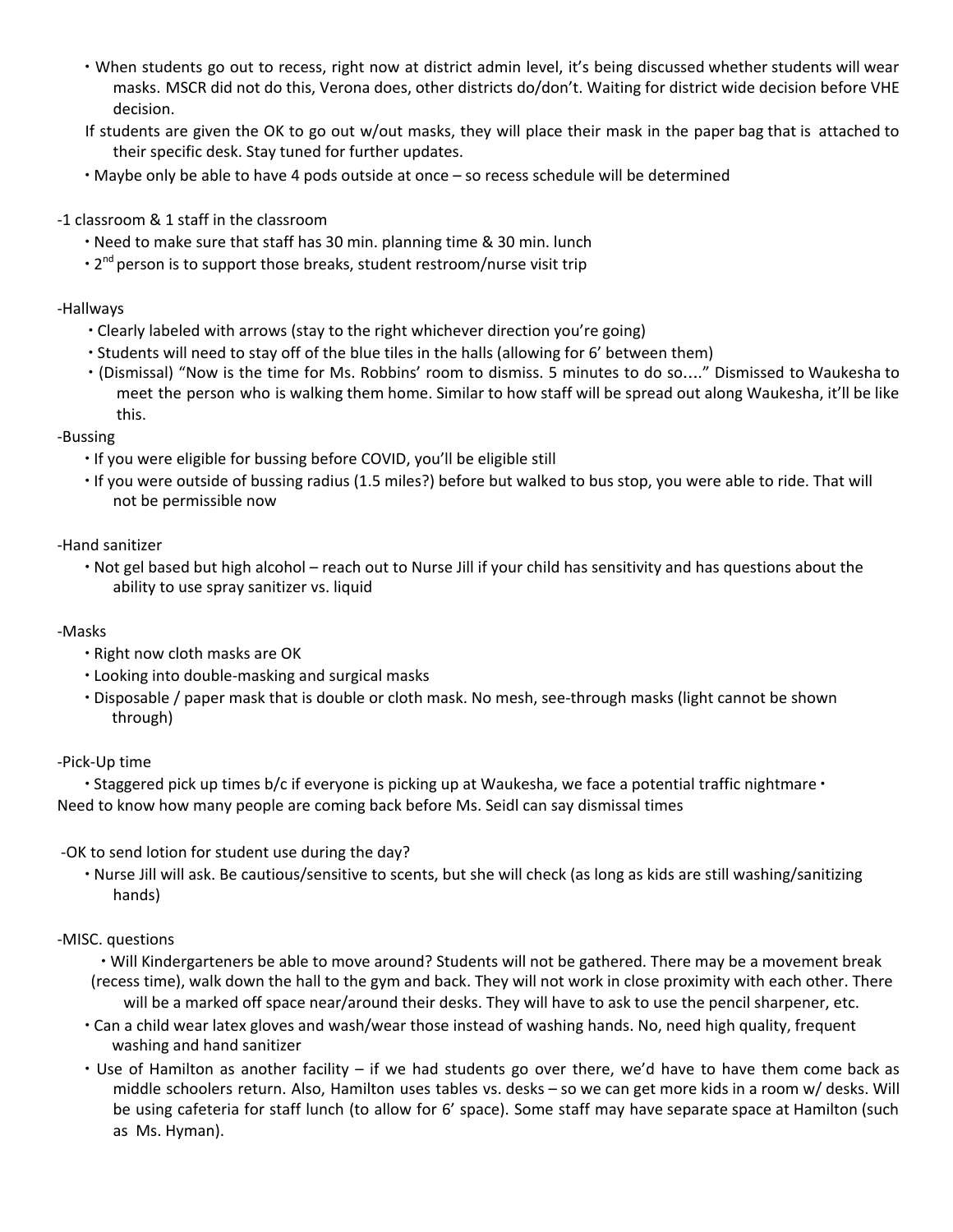∙ How much input as Ms. Seidl had about re-opening? Not much

- $\circ$  Decision was made by Superintendent + a health group & central district admin.
- o Decisions made by the district

o Input at school level = where will be people picked up, dropped off, classroom setup, lunch schedule time ∙ Ms. Seidl won't be able to say if teachers/kids will be paired together (as they are now) until she knows which staff and students are returning. Hoping to have the least amt of transition for students as possible (even good transitions can disrupt learning). There may be situations where there is a class with 20 wanting to come back and one with 5 students coming back. Once she has all of the data, they will determine the best way to lift the learning of students given current schedule, etc. Prioritize learning & be conscious of safety procedures

- $\circ$  There is no way to guarantee that a student will stay with their current teacher
- o Teacher assignment will be based on what staff feels is the best learning environment for your student ∙ Exposure protocol
	- o Ms. Jill or another nurse in the district will work through contact tracing if/when potential exposures come up
- ∙ How is staff doing?
	- $\circ$  All are very committed to learning as we have, we've really worked hard to develop relationships, to make this a positive experience for students
- ∙ HVAC systems have been updated. Air quality systems have meet and now exceed CDC recommendations ∙

#### Vaccinations

- o Teachers are in 1B, some staff/teachers are in 1A (currently working w/ students Nurse Jill, OT/PT/Psych/Social workers
- o District can't require staff to get vaccinated
- $\circ$  When 1B is allowed to receive the vaccination (March 1<sup>st</sup>??) the district will receive notification (Ms. Seidl in the 1<sup>st</sup> hour, 2<sup>nd</sup> hour = staff). Staff is prepared to make arrangements (will be given 1 hour time frame) to be entered into the pool of potential vaccine recipients – this is not signing up for an actual vaccine. Care providers or if Alliant Energy Center is made into a large scale vaccine site. Moving away from tiers (1A, 1B) and instead talking about groups (such as "Teachers") starting March 1<sup>st</sup>. Projections based on the amount of vaccine that the state has

#### **- Grades 3-5**

Do you anticipate these grade levels returning in April?

#### **-IN-PERSON questions**

How long do you anticipate that learning will be disrupted as teachers and students find their way through a new structure? Probably about a 2 week process. It really depends on how many kids return. First week will really work on getting those systems down, by week 2 fine-tuning those systems

- What is the daily schedule for in-person learning? Literacy/math in AM. Specials (all virtual) in PM. There may be Zoom small groups meeting in the PMs. Science/social studies asynchronous PM. Some feedback may lighten up (i.e. less offices hours??). Will be committed to helping your child grow/learning – reach out to Ms. Seidl with concerns -Teachers will be trained on concurrent instruction (in person and virtual at the same time)

-How much 1:1 interaction will in-person learners have with their teacher and classmates, and what will that interaction look like? (i.e. inside the classroom, recess) Will be having very different interactions b/c we need to maintain safety. If a student needs a shoe tied, we'll tie their shoe. Will respect/main social distance measures. You may seem some interaction – you won't see class sitting together on a rug at the back of the room reaching a story facing the same direction. No small group reading groups for instance. Continued work on Chromebook as a group (virtual and in-person)